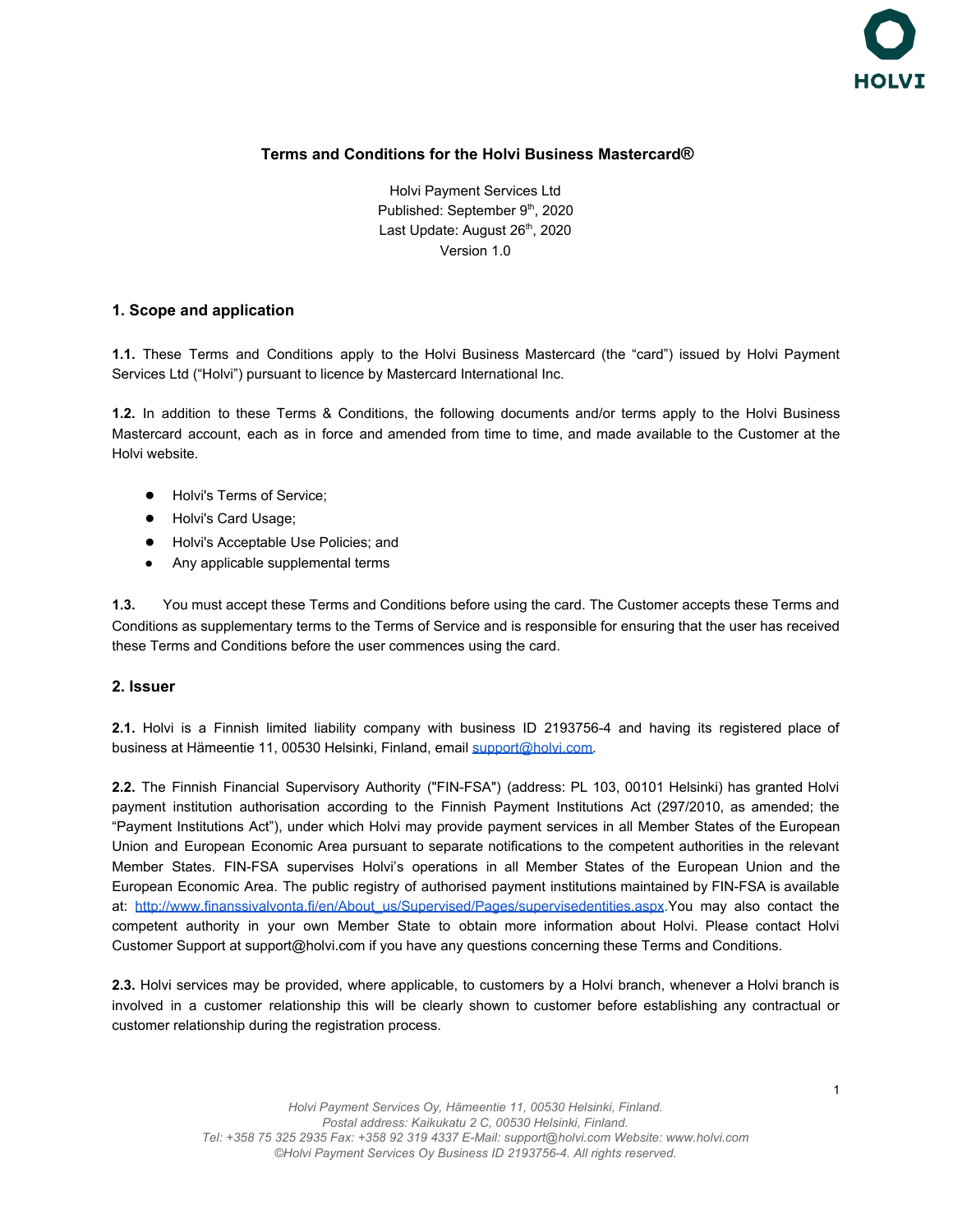

**2.4.** Holvi has established a branch to provide payment services in Germany under the denomination Holvi Payment Services Oy Zweigniederlassung Deutschland with business ID Amtsgericht (court) Charlottenburg HRB 196526 B and having its registered place of business at Harzer Straße 39, 12059 Berlin, Germany. Holvi Payment Services Oy Zweigniederlassung Deutschland is, where applicable, supervised by Deutsche Bundesbank (address. Wilhelm-Epstein Strasse 14. 60431, Frankfurt am Main, Germany / Leibnizstraße 10, 10625 Berlin, Germany) (<https://www.bundesbank.de/en>) and by Bundesanstalt für Finanzdienstleistungsaufsicht (BaFin) (address: Graurheindorfer Str. 108, 53117 Bonn, Germany) [\(https://www.bafin.de/EN/Homepage/homepage\\_node.html](https://www.bafin.de/EN/Homepage/homepage_node.html)). All customers that register for and open a Holvi business account in Germany will be served by Holvi Payment Services Oy Zweigniederlassung Deutschland.

# **3. Applying for and receiving the card**

**3.1.** The card may be applied for by you or the Customer. If the Customer (e.g. as your employer) applies for the card on your behalf, we may ask further information from your employer on your or your employer's identity and address. We may also need documentary evidence to prove this. The information may be provided by you or your employer.

**3.2.** In order to get and use the card you must be over 18 years old. Your place of residence must be in an EEA member state. Holvi may refuse the application for the card at its full discretion.

**3.3.** After the card has been ordered, you will receive it by mail to your registered address (that you have given to Holvi). After you have received the card, you must activate it through your Holvi Account. The card cannot be used before it is verified through your Holvi Account.

### **4. Using the card**

**4.1.** You can use the card to pay for goods and services over the internet or phone and in-store where Mastercard is an accepted Payment Method. Such merchants should display the Mastercard Acceptance Mark.

**4.2.** Your card is for your personal use only, and may not be used by anyone else than yourself. An identification document may be requested by the merchant when using the card.

**4.3.** You can use the card for the Customer's business purposes. You must not use the card for your own private use or for transactions violating Holvi Acceptable Use Policy. The Customer may define specific restrictions and amount limits for the use of the card, subject to the limits set out by Holvi in these terms and the Card Usage page or the Card Network.

**4.4.** You can use the card to the extent that the amount of funds on the account and the set daily limit covers the amount to be paid. The Customer or you can set and change the daily limits through the Holvi Account. The amounts payable cannot exceed the spending and withdrawal limits set out by Holvi. Holvi may also set additional limits to the card in accordance with Section 6.4. Holvi will inform you of any such changes.

**4.5.** To initiate and accept a payment you must:

4.5.1. Insert the card into a Payment Terminal or ATM and enter PIN (when using the card at the point of sale);

4.5.2. Tap the card against a Payment Terminal that enables contactless payments (when using at the point of sale for purchases not exceeding the applicable limits); or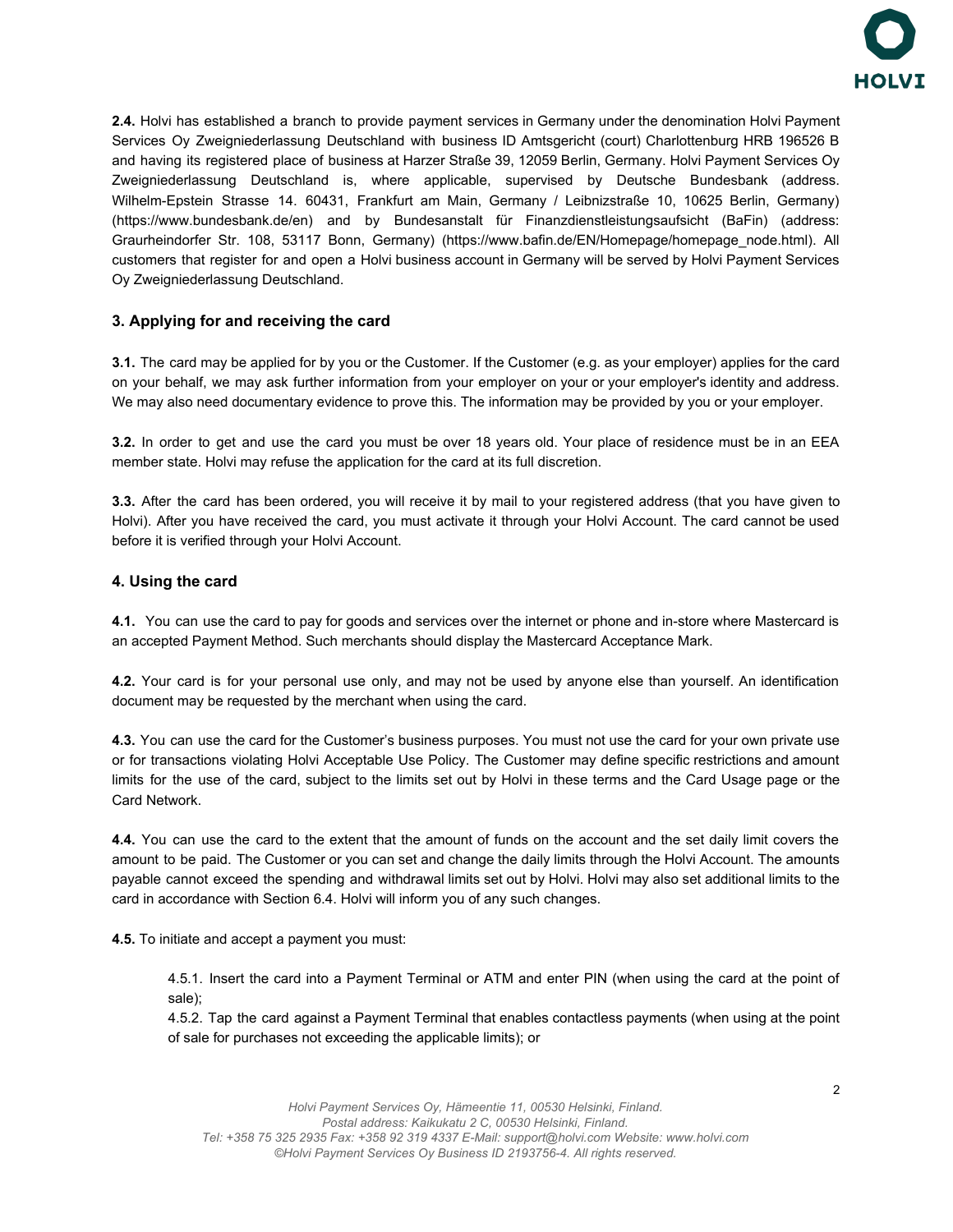

4.5.3. Provide the Cardholder Information, including the CVC/security code and expiration date / valid thru date for the merchant (through website or phone) (card not present transactions "CNP").

The Payment Order is not considered received by Holvi before you have carried out all the steps under either Section 4.5.1, 4.5.2, or 4.5.3 above. By initiating and accepting a Payment Order, you undertake to pay the debt incurred from card transactions to Holvi.

**4.6.** You may also approve a cover reservation that will be held on hold and be released upon our receipt of the final amount from the merchant. You or the Customer cannot use the amount on hold before it is released.

**4.7.** After the payment has been authorised in accordance with Section 4.5. above, you may no longer revoke the Payment Order. Holvi ensures that the payment amount is received by the payee's service provider in accordance with these Terms and Conditions.

**4.8.** Holvi may decline a Payment Order if:

- 4.6.1. The account contains insufficient amount of funds;
- 4.6.2. The amount limit set out by Holvi, the Customer or the Card Network is exceeded;
- 4.6.3. The card has been blocked;
- 4.6.4. There is a suspicion of fraud or misuse; or
- 4.6.5. It is required to do so by law.

**4.9.** If the payment is declined, you will be informed through the payment portal and Holvi will inform you without undue delay through the Holvi application on the reasons for declining the payment and what you can do to solve the issue causing the payment being declined.

**4.10.** If, for any reason, a payment is processed for an amount greater than the available balance, the Customer must repay the amount to Holvi by which the full deductible amount exceeds the available balance immediately after being notified. Should the Customer not repay this amount immediately after receiving the notification, Holvi reserves the right to take all steps necessary, including legal action and/or suspending or closing the Customer's account, to recover any outstanding funds.

**4.11.** You can check the available balance and information on the individual Payment Transactions by logging into your account on the Holvi Website or mobile application.

**4.12** If the user stops using the card before its validity has expired, or if so demanded by Holvi, the user must cut the card in multiple pieces and return it to Holvi if so requested.

#### **5. Your duties and liabilities as the cardholder**

**5.1.** You must keep the Card Information and the PIN safe and not disclose them to third parties, or keep them in places where unauthorised third parties may gain access to it. To safeguard the card and the PIN you must not keep the PIN written down close to the card or anywhere else in a recognisable form. When entering the PIN, you must ensure that third parties do not see it. You are obligated to follow the guidelines published by Holvi from time to time relating to security and protection of the cards. You are continuously obligated to know the location of your card. The card must be safeguarded so that it is not damaged.

**5.2.** You are not liable for any unauthorized use of the card unless: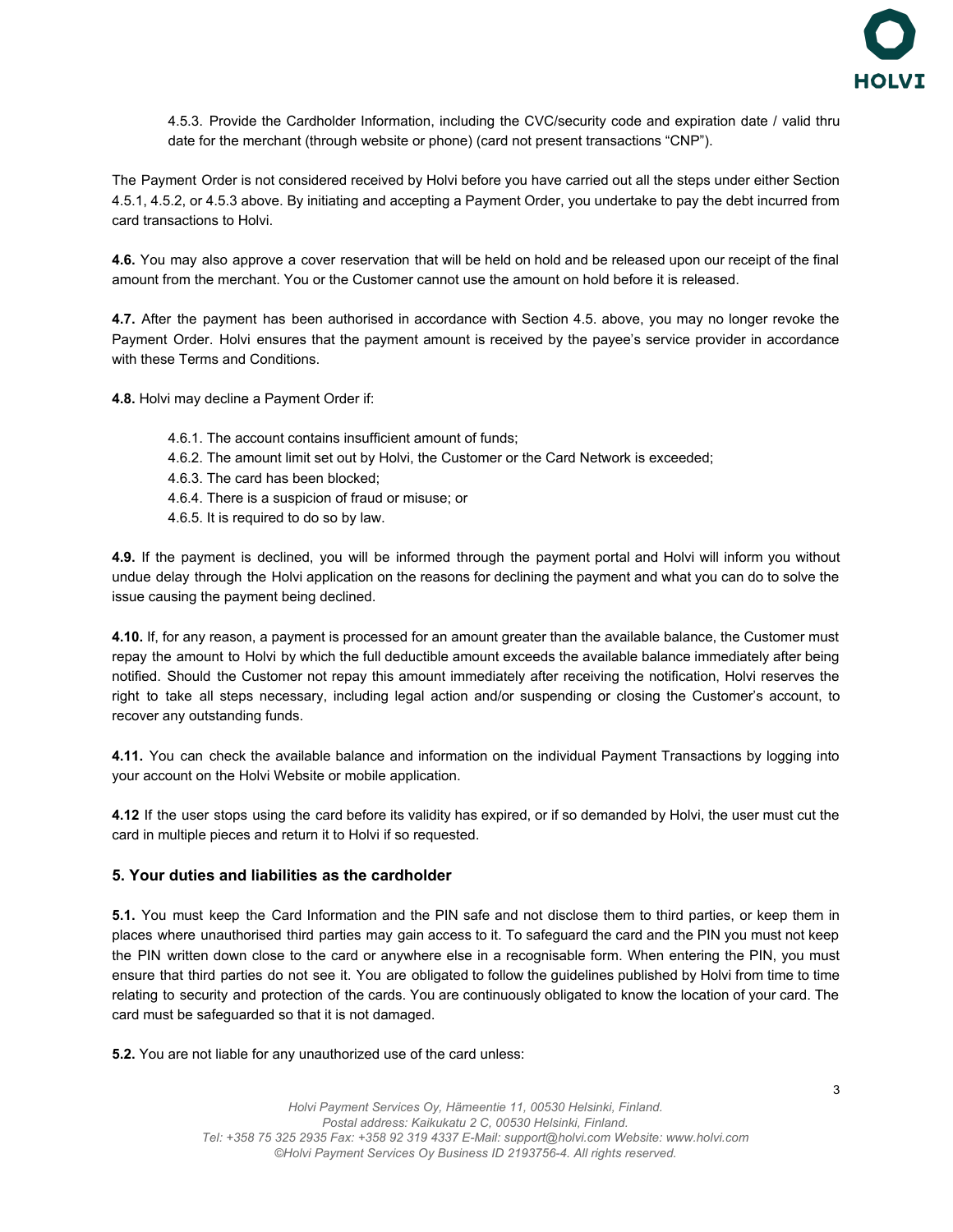

5.2.1. You have disclosed the Card Information to an unauthorized third party;

5.2.2. You have neglected to keep the card and Card Information safe in accordance with the Section 5.1 above and the applicable laws.

5.2.3. You have failed to inform Holvi of the loss or misuse of the card in accordance with the Section 6 below.

**5.3.** Unless you have acted with intent or gross negligence, your maximum liability for the unauthorised use is 50 €.

# **6. Loss and closing of the card**

**6.1.** If your card or PIN does get lost, stolen or otherwise to the possession or use of an unauthorised third party, you must contact us without undue delay through [holvi.com/card](https://support.holvi.com/hc/en-gb/categories/200918799) page or the Holvi [Customer](https://support.holvi.com/hc/en-gb/articles/115005238365-Contact-us-) Support, so that we can block your card and PIN. You may be requested to provide us a description and a confirmation of the loss, theft or possible misuse within seven Banking Days from the event to the address [support@holvi.com.](mailto:support@holvi.com)

**6.2.** If you have reported the loss or unauthorised use of the card in accordance with Section 6.1, you must stop using the card, card number and PIN immediately. If you find the card after you have reported it lost, stolen or misused, you must first dispose of it by cutting it in multiple pieces and then inform Holvi of such event without undue delay.

**6.3.** Holvi will close the card upon receiving the notification referred to in Section 6.1 above. You are not liable for any transactions made after the notification is received by Holvi. However, a Customer who has suffered loss must always take reasonable measures to limit the loss.

**6.4.** Holvi may also close the card if the security of the card or the credentials have been compromised, or if there is a reason to suspect that the card is being used unlawfully or fraudulently. In such an event, Holvi will inform you without undue delay via email, the mobile application and/or phone, unless such notification is not possible under applicable law.

**6.5.** Holvi will send a replacement card to replace the lost or stolen card. The replacement card is subject to a fee in accordance with the Fee Schedule.

**6.6.** You may request a written confirmation from Holvi that you have made the notification referred to in Section 6.1. The request must be made within 18 months of the date of the notification.

**6.7.** A customer who has suffered loss must take reasonable measures to limit the loss.

**6.8.** If damages paid on the basis of breach of contract or applicable law are unreasonable taking into account the nature of the breach, Holvi's possibilities to anticipate and prevent the loss or circumstances relating thereto and Customer's and/or Your potential contribution to the loss, such damages can be conciliated.

### **7. Unauthorised Payment Transactions and refunds**

**7.1.** If a payment has not been completed or has been completed incorrectly, Holvi will immediately, and in any event no later than by the end of the following Banking Day, refund the Customer's Payment Account with sufficient funds including any charges to restore the Payment Account to the same position as if the incorrect transaction had not been made.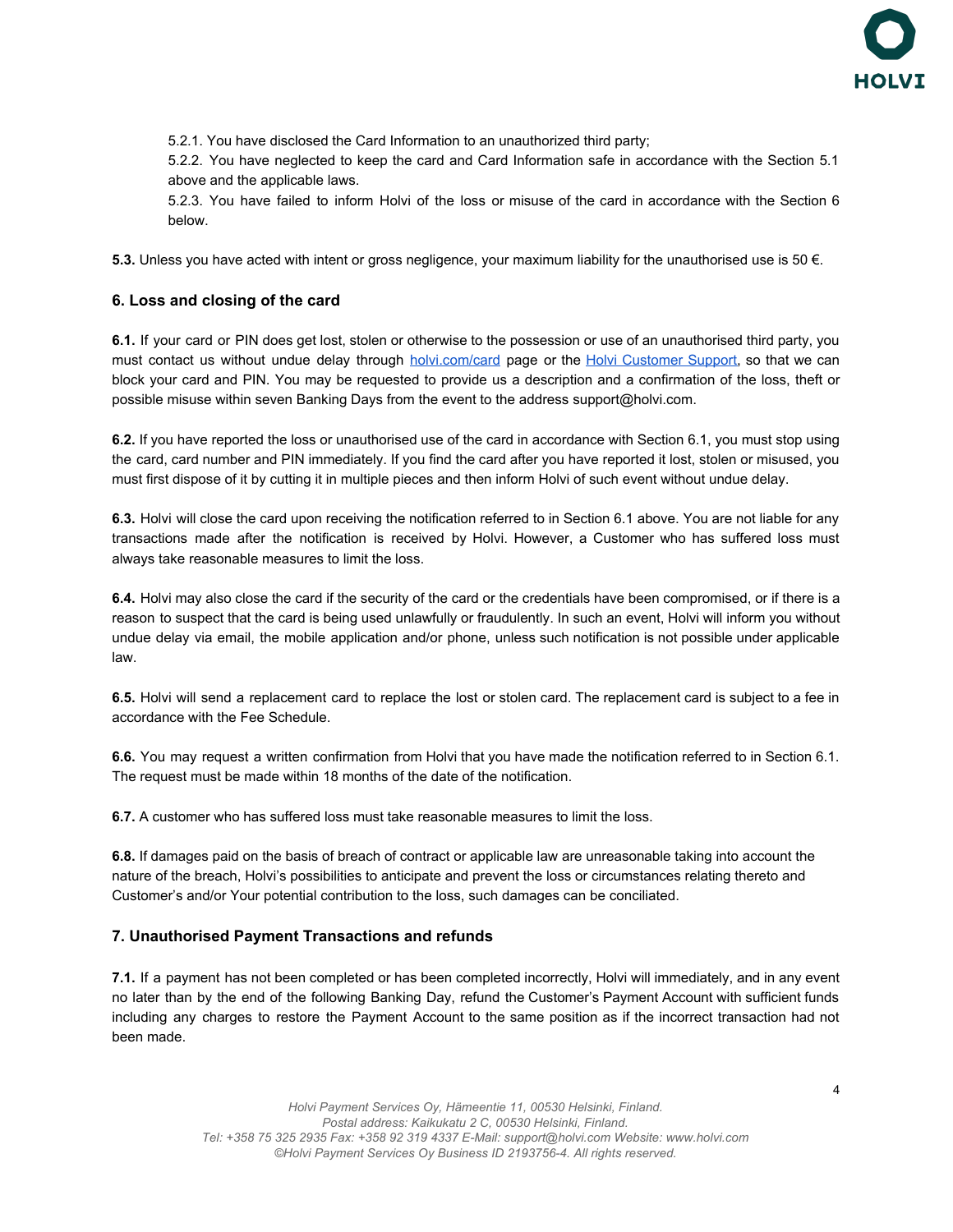

**7.2.** The timeline set out in Section 7.1 does not apply if any payment instructions provided by you or the Customer were incorrect. In such a case, Holvi will make reasonable efforts to recover the funds. Holvi may charge a fee to cover the costs in doing so. Applicable Fees are defined in accordance with the pricing information published at Holvi's website at the relevant time.

**7.3.** In case the Payment Transaction has not been executed, or has been incorrectly executed by Holvi, Holvi will immediately restore the Payment Account to the state in which it would have been if the unauthorised Payment Transaction had not taken place. In addition, the Customer is entitled to a refund of the expenses charged for Payment Transactions.

**7.4.** The Customer is not entitled to a refund of the amount of the Payment Transaction or other compensation, if the Customer does not inform Holvi about the not executed, or incorrectly executed Payment Transaction without undue delay after becoming aware of it and in any case within thirteen (13) months after the Payment Account was debited with the amount of the Payment Transaction or the crediting of the Payment Account.

**7.5.** A Customer who has suffered damage shall undertake reasonable measures to limit the damage. If the customer does not mitigate the damage, the Customer is responsible for the resulting part of the damage.

**7.6.** Notwithstanding the above, the Customer will be liable for all transactions that take place as a result of acting fraudulently or failing to comply with these Terms and Conditions with intent or gross negligence.

**7.8.** You may request Holvi to refund the amount of the transaction if the amount is unexpectedly large and you have not accepted an exact amount for the Payment Order. The amount is not considered unexpectedly large if it is higher than expected taking into account the previous similar transactions and other circumstances. You must contact Holvi within eight weeks from the date when the account has been debited. We may require further information on the transaction.

**7.9.** In the event that you make the payment to a wrong recipient or otherwise identify the merchant incorrectly and have provided us with the Payment Order, we will make reasonable effort to help you recover the funds. However, Holvi is not liable for any such transactions nor can ensure that the funds can be recovered. Holvi may charge a fee to cover the costs in doing so, in accordance with the Fee Schedule.

### **8. Expiry of the card**

**8.1.** The card is valid for the period stated in the card. You may use the card only for the period it is valid.

**8.2.** Before your card expires, Holvi will send you a new card without charge. The card will be sent to your registered address.

**8.3.** If you do not wish to receive a new card after the card has expired, you must change your account settings or contact Holvi.

### **9. Additional services**

Holvi may provide additional services in connection with the card. Such additional services will be subject to separate terms and conditions and Fees. Holvi may add, modify and remove such additional services, temporarily or permanently disable additional services, or add new features, at its full discretion.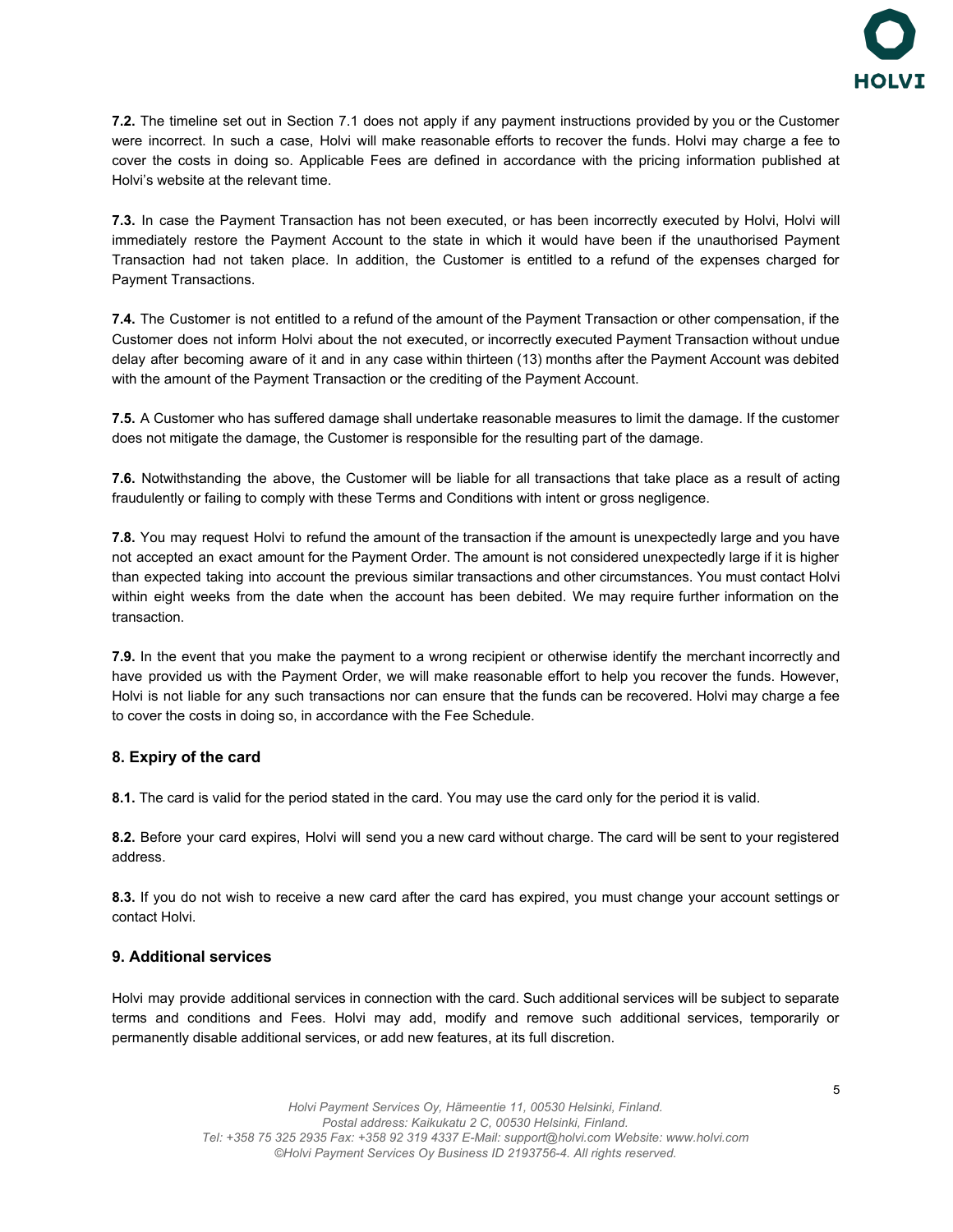

### **10. Data protection**

**10.1.** Holvi may record and transfer personal data in accordance with the Holvi service Privacy Policy available at Holvi's website. Holvi may also receive your information, including your name and address, from the Customer.

**10.2.** Holvi has the right to share your data to the Card Network pursuant to the requirements of the network rules under the applicable payment facilitation contracts or with third-party service providers who help with certain parts of Holvi's business operations, including payment processing, fraud prevention, validation of user credentials, secure data storage and other similar services. Holvi ensures that these parties only use personal information in connection with the services they perform for Holvi.

**10.3.** The information relating to the use of the card is visible to the Customer through the Holvi service. This means that all information relating to the use of the card is disclosed to the Customer and to the service providers used by the Customer. The disclosed information may include the transactions you have made (e.g. amounts and payees).

**10.4.** You are required to inform Holvi of any changes on the information as soon as possible so that Holvi records remain accurate.

**10.5.** Holvi is committed to maintaining personal data in accordance with the requirements of applicable data protection laws and will take all reasonable steps to ensure that Customer information is kept secure against unauthorised access, loss, disclosure or destruction. Except as required by law, or in accordance with these Terms and Conditions and Holvi's Privacy Policy, Customer information will not be passed to anyone without the Customer's permission.

**10.6.** Holvi has the right to keep personal data on users also after the termination of the services in order to meet the requirements of anti-money laundering and other applicable legislation, regulations and enforcement.

### **11. Payment service timelines**

**11.1.** The Payment Transaction will be carried out by the end of the Banking Day following the day of the Payment Order, if it is carried out in a currency of an EEA member state and the transaction does not involve service providers outside the EEA.

**11.2.** If the transaction is made in a foreign currency (other than a currency of an EEA member state), or the payee's bank is located outside the EEA, Holvi will carry out the transaction by the end of the Banking Day following the day of the Payment Order.

### **12. Payments in foreign currencies and outside the EEA**

**12.1.** The card may be used for transactions in foreign currencies, subject to the Exchange fee in accordance with the [Fee Schedule.](https://support.holvi.com/hc/en-gb/sections/201688721-Pricing-and-fee-schedules)

**12.2.** Holvi will exchange the currency at the market rate set out by the Card Network. The applied market rate is that of the day when the Card Network received the transaction. You understand that the market rates are calculated on a daily basis, and when you initiate the payment you will be presented the applicable rate of that day. The Card Network will calculate the market rate later when crediting the payment to the merchant, and therefore the amount of the payment may differ at this point and is corrected accordingly. You can see the exchange rate from the transaction information through the Holvi Account and on the account statement.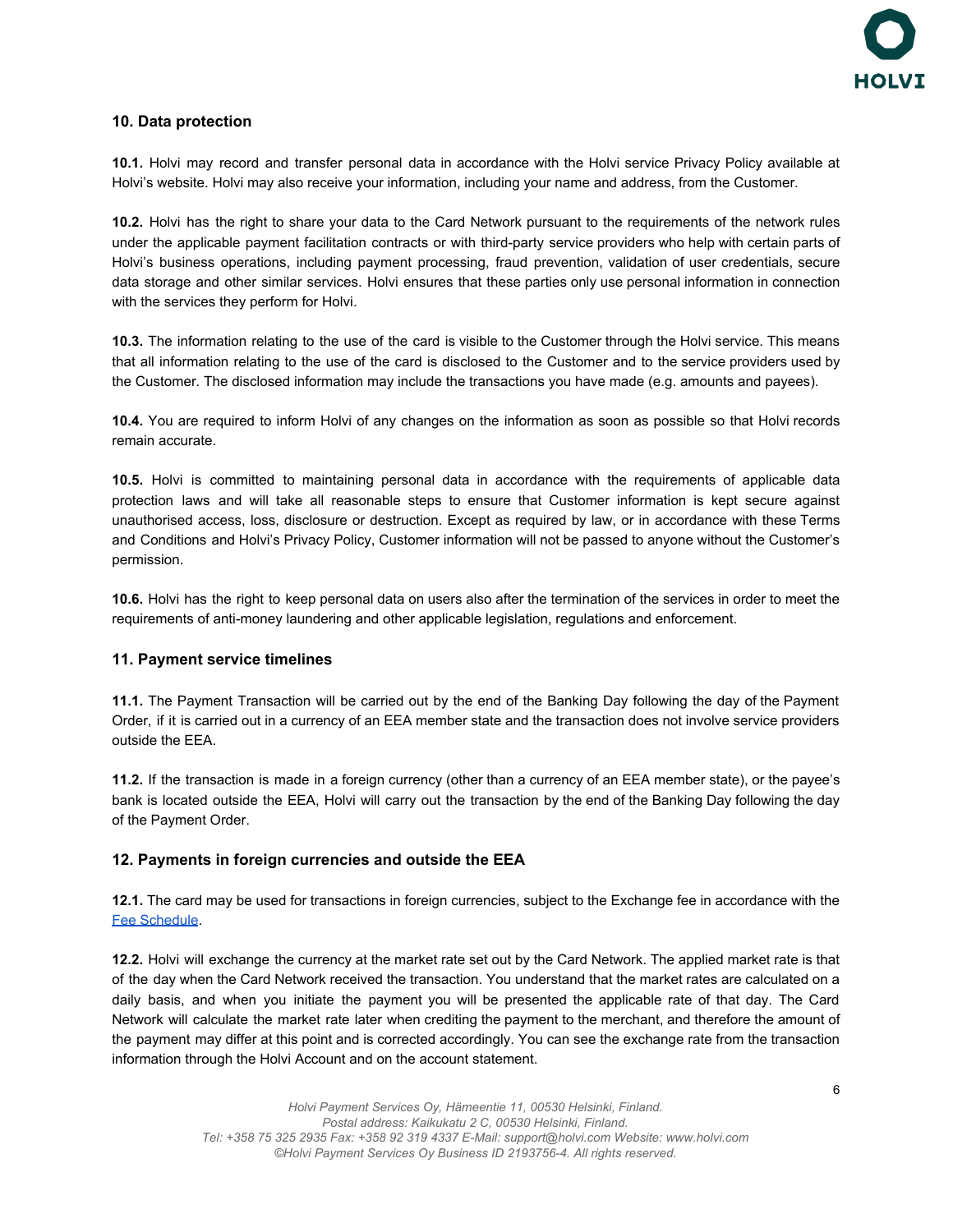

# **13. General limitations of liability**

**13.1.** Holvi is responsible for the Payment Order initiated by the Customer being carried out in accordance with these Terms of Service and the applicable law. The Customer is responsible for the Payment Account containing the funds needed for Payment Transactions and for complying with its obligations under these Terms and Conditions, Terms of Service, the applicable supplemental Terms, the applicable Acceptable Use Policies, and the applicable law. Such documents are continuously made available to the Customer at [Holvi Website](https://support.holvi.com/hc/en-gb/categories/200376932-Legal).

**13.2.** IN NO CIRCUMSTANCE SHALL HOLVI BE LIABLE FOR DEFECTS OR DELAYS IN PRODUCTS OR SERVICES OF THE CUSTOMER OR THIRD PARTIES THAT ARE THE SUBJECT MATTER OF THE RELEVANT PAYMENT TRANSACTION. HOLVI IS A PAYMENT SERVICE PROVIDER AND IS NOT A PARTY TO COMMERCIAL TRANSACTIONS UNDERLYING ANY PAYMENT ORDERS.

**13.3.** HOLVI IS LIABLE ONLY FOR DIRECT DAMAGES CAUSED BY ITS BREACH OF THESE TERMS AND CONDITIONS OR THE APPLICABLE LAW. HOLVI IS NOT LIABLE FOR ANY INDIRECT OR CONSEQUENTIAL DAMAGES UNLESS CAUSED BY WILLFUL MISCONDUCT OR GROSS NEGLIGENCE BY HOLVI.

**13.4.** Holvi is not liable for loss caused by non-fulfilment of its obligations on account of an unusual or unpredictable obstacle beyond its control, if it can prove that it has been unable to prevent or overcome the consequences by the exercise of due diligence. Holvi is not liable for loss if the fulfilment of obligations based on these Terms and Conditions is against its obligations laid down by applicable law. Force majeure or other circumstance as described above entitles Holvi to discontinue providing its services until further notice.

#### **14. Term and termination**

**14.1.** These Terms and Conditions apply from the date you have accepted them and as long as you have a valid card.

**14.2.** Holvi has the right to terminate the Holvi service and these Terms and Conditions with immediate effect in the event that you are, or the Customer is, in material breach of these Terms and Conditions, Holvi Terms of Service, any supplementary Terms, Acceptable Use Policy or any applicable law. Such documents are continuously made available to the Customer at the [Holvi Website](https://support.holvi.com/hc/en-gb/categories/200376932-Legal).

**14.3.** Holvi has the right to terminate the Holvi service and these Terms and Conditions for convenience and without giving any reason at any time by giving two (2) months' written notice to the Customer and/or you.

**14.4.** In the event of suspension or termination Holvi will inform you in advance or immediately afterwards (to the extent that Holvi is permitted to do so by applicable law).

**14.5** The termination does not alter the Customer's liability for processed payments or obligations related to charge-backs or similar obligations which shall survive any termination of these Terms and Conditions.

### **15. Cancellation rights**

**15.1.** You and the Customer can cancel the card free of charge within 14 days of receiving a confirmation from Holvi that the card will be issued. You can cancel the card by contacting Holvi Support.

### **16. Amendments**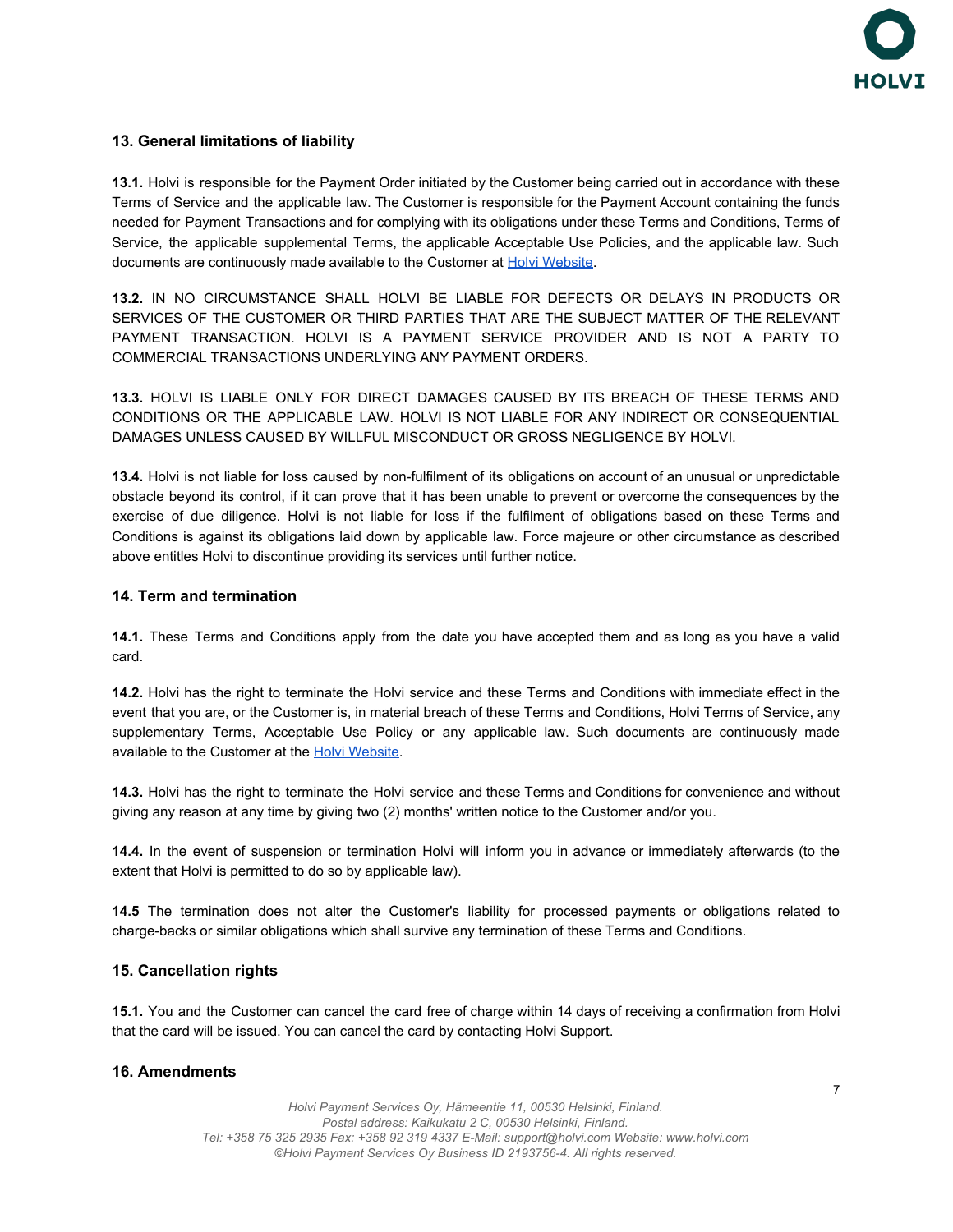

**16.1.** Holvi may amend these Terms and Conditions or the service price list at any time. The amendments will be notified to you electronically. The amendments enter into force on the date set out in the notice, however, at the earliest two (2) months from the date of the notification. The changes shall, however, become in force within two (2) weeks from the date of notice if the changes are due to the practices of unauthorised use of service or because of requirements of Card Networks.

**16.2.** You shall be regarded as having accepted the amendments if you do not object to them before the effective date. If you for any reason object to the amendments, both you and Holvi have the right to terminate the card and these Terms and Conditions with immediate effect.

**16.3.** Where an amendment to these Terms and Conditions is (i) required by applicable law, (ii) relating to the addition of a new service or new functionality to the existing service, (iii) a reduction in the cost of the services or any other change which neither reduces the rights nor increases the responsibilities of the Customer, the amendment may be made without prior notice to the Customer and shall be effective immediately.

**16.4.** If any provision or provisions of these Terms and Conditions is held invalid, illegal, or unenforceable Holvi will not rely on that part and make adequate changes to these Terms and Conditions as soon as reasonably practical to fully comply with the applicable requirements. Such invalidity, illegality and/or unenforceability shall not invalidate any other provisions of these Terms and Conditions.

# **17. Transfer**

Holvi may transfer the administration and financing of Your card to a third party designated by it, as well as transfer its claims and other rights and duties, in full or in part, based on these Terms and Conditions, including the right of further transfer, to a party designated by it.

### **18. Complaints**

**18.1.** If you for some reason are not satisfied with Holvi services, you can always notify us of the problem through the Holvi Customer Support portal. If you have a complaint that you want to file, you can send a message through the following [Complaints Form](https://support.holvi.com/hc/en-gb/requests/new?ticket_form_id=72451&ticket_group_id=complaint).

**18.2.** Holvi is committed to resolve complaints within 15 Banking Days. In exceptional circumstances Holvi may extend this period to 35 Banking Days. If you and the Customer are not happy with the resolution Holvi comes to, you or the Customer may refer any disputes relating to these Terms and Conditions to the Finnish Financial Ombudsman Bureau (FINE, www.fine.fi) or to the Banking Complaints Board operating as part of the Bureau, or to the Financial Supervisory Authority [\(www.finanssivalvonta.fi](http://www.finanssivalvonta.fi/)).

**18.3.** If you and the Customer are served by Holvi Payment Services Oy Zweigniederlassung Deutschland, you or the Customer can report, in case you or the Customer are not happy with Holvi's resolution of the complaint which has been reported previously through Holvi's [Complaints](https://support.holvi.com/hc/en-gb/requests/new?ticket_form_id=72451&ticket_group_id=complaint) Form described in point 18.1, to Bundesanstalt für Finanzdienstleistungsaufsicht (BaFin) at Graurheindorfer Straße 108, 53117 Bonn, Germany ([www.bafin.de/](https://support.holvi.com/hc/en-gb/articles/www.bafin.de)).

### **19. Communication and language**

**19.1.** The communication channels accepted by Holvi are defined in the Holvi Customer Support portal. Holvi may, however, also contact you by letter, telephone or other means. You must provide Holvi with at least one valid email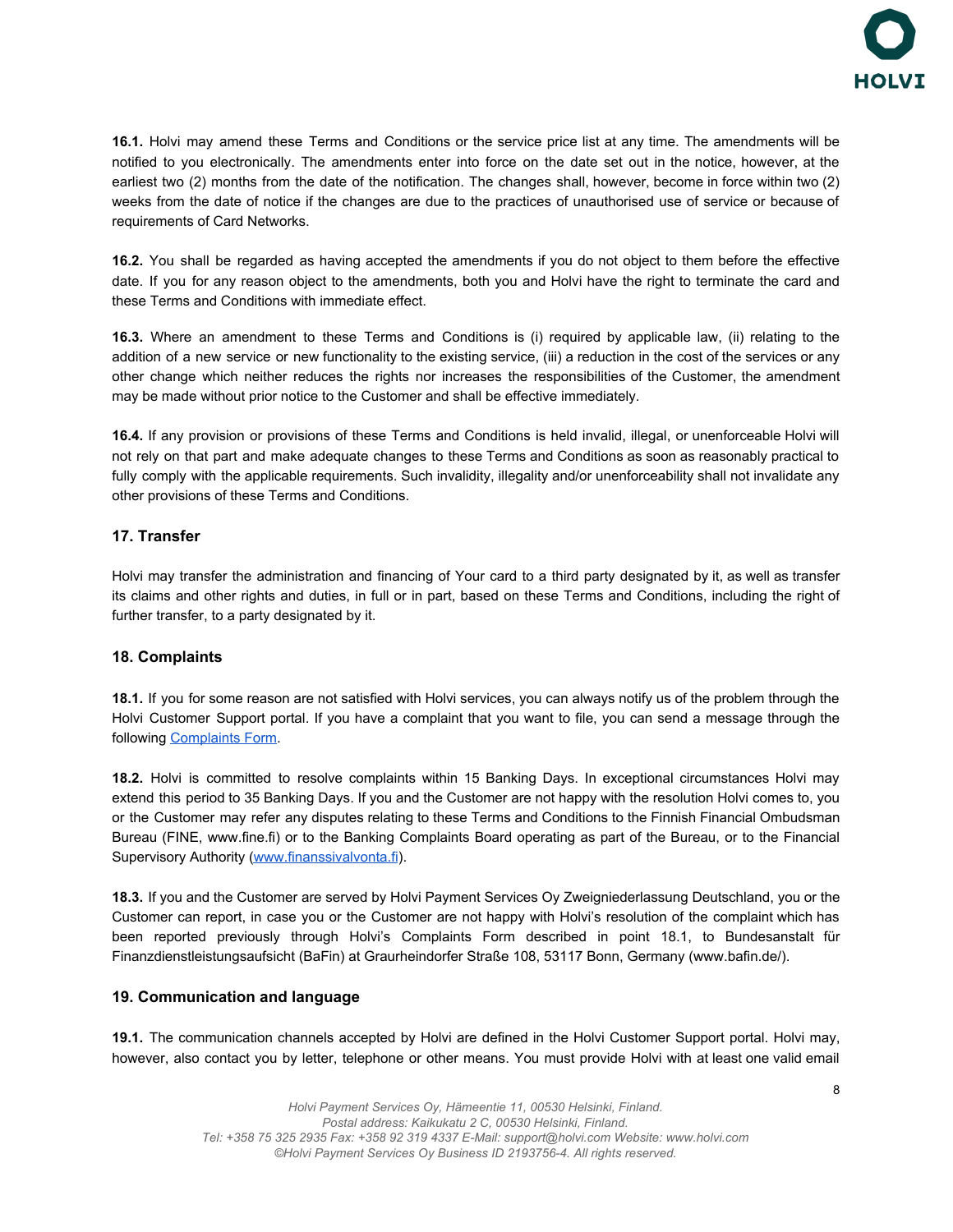

address and a mobile number for this purpose. It is important that you keep the email address and mobile phone number updated.

**19.2.** We may need to contact you urgently if we suspect or find fraudulent activity has occurred on your card (provided we are not prohibited from doing so by applicable law) or if we suffer a security threat. To do so, we may (for example) call or email you, if we think this is the quickest way to contact you. When we contact you, we will also give you information on how you can minimise any risk to your card depending on the nature of the security threat. We'll use the same contact details which you have already provided us with when contacting you.

**19.3.** You may always use the English language when using the service or contacting Holvi. Holvi will take reasonable efforts to serve you also in other European languages.

#### **20. Governing law and venue**

**20.1.** These Terms and Conditions are governed by the laws of Finland (excluding its choice of law provisions).

**20.2.** Any dispute arising out of these Terms and Conditions shall be finally resolved in the District Court of Helsinki or the district court of the place where the defendant has its domicile.

#### **21. Definitions**

**ATM:** Automatic teller machine, which is used for cash withdrawals.

**Banking Day:** Any day other than a Saturday or a Sunday or the following days

1 January (New Year's Day); Good Friday; Easter Monday; 1 May (Labour Day); 25 December (Christmas Day); or 26 December.

Further information can be obtained on the website at the customer service portal [https://support.holvi.com.](http://support.holvi.com/)

**Card Information:** Information printed and electronically stored on the card and the card chip, as well as the authorization instruments only the user has an access to (e.g. PIN, paired device).

**Card Network:** Refers to Mastercard International Inc.

**Customer:** The legal person or sole trader with a bona fide business purpose in whose name the Holvi Account is opened and, where applicable, whose employees or representatives receive the Holvi Business Mastercard.

**EEA:** European Economic Area.

**Fees:** The charges to be paid to Holvi for using Holvi's services in accordance with Holvi's Fee Schedule.

**Fee Schedule**: Holvi's customer fee schedule in force and as amended from time to time.